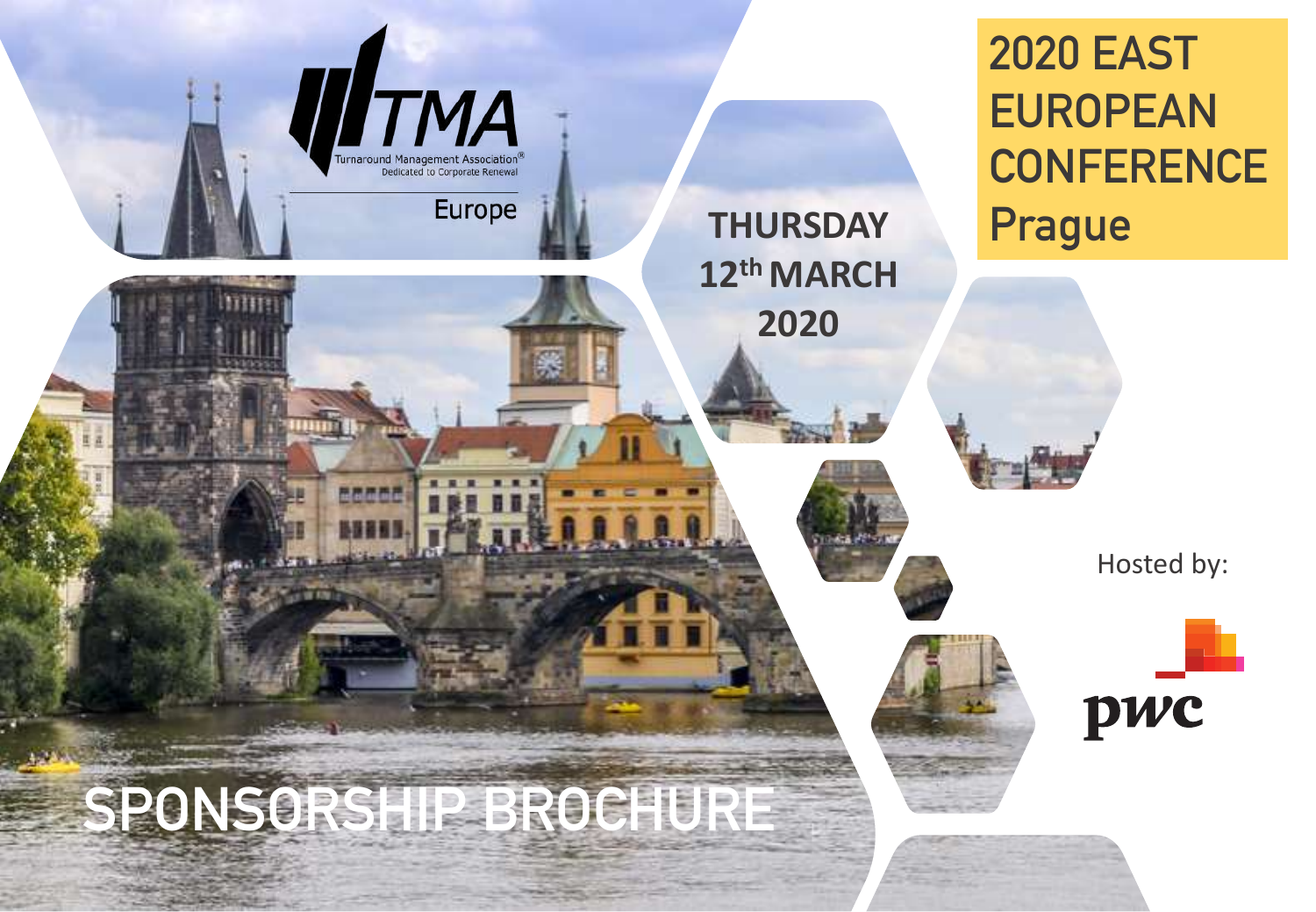## About the event

## TMA Europe will be holding its seventh East European Conference in Prague on Thursday 12<sup>th</sup> March 2020

The Turnaround Management Association (TMA) is the most professionally diverse organisation in the corporate restructuring and renewal, and corporate health space. Established in 1988, TMA has nearly 10,000 members in 53 chapters worldwide. Members include turnaround practitioners, lawyers, accountants, advisors, consultants, financial advisors, liquidators, lenders, investors, as well as academic, government employees, and members of the judiciary.

The East European Conference attracts turnaround practitioners and professionals from across Europe, the US and beyond.

The Event will run from 1430-1930 hours and comprise of an opening keynote, panel sessions, case studies, networking breaks and conclude with a networking drinks reception.

### We invite you to come onboard as an event sponsor.

Event sponsorships are open to organisations looking to gain visibility and exposure amongst TMA's diverse group of cross-border corporate renewal community members.

Connect directly with key decision-makers, increase brand exposure and raise your corporate profile.

As a sponsor of the Event, your organisation will be entitled to some of the following benefits dependent on the option you choose:

- Brand acknowledgement with your logo on the TMA Europe website
- Brand acknowledgement with logo in the printed onsite programme
- Opportunity to display your firm's marketing material and/or giveaway items at the event
- A pre-event list of attendees in Excel format
- Multi-media and verbal recognition during the event
- Logo on the TMA Europe monthly newsletter with a clickable link to your company website
- Prioritised partnership opportunities at future TMA Europe events

Speaking opportunities at the event can be discussed separately with the approval of the organising committee.

#### OTHER OPPORTUNITIES:

Contact us to discuss partnering at other annual conferences:

• 2020 Annual European Conference: 18th & 19th June 2020 Hyatt Regency Hesperia Hotel, Madrid

Contact: hjacobi@turnaround.org

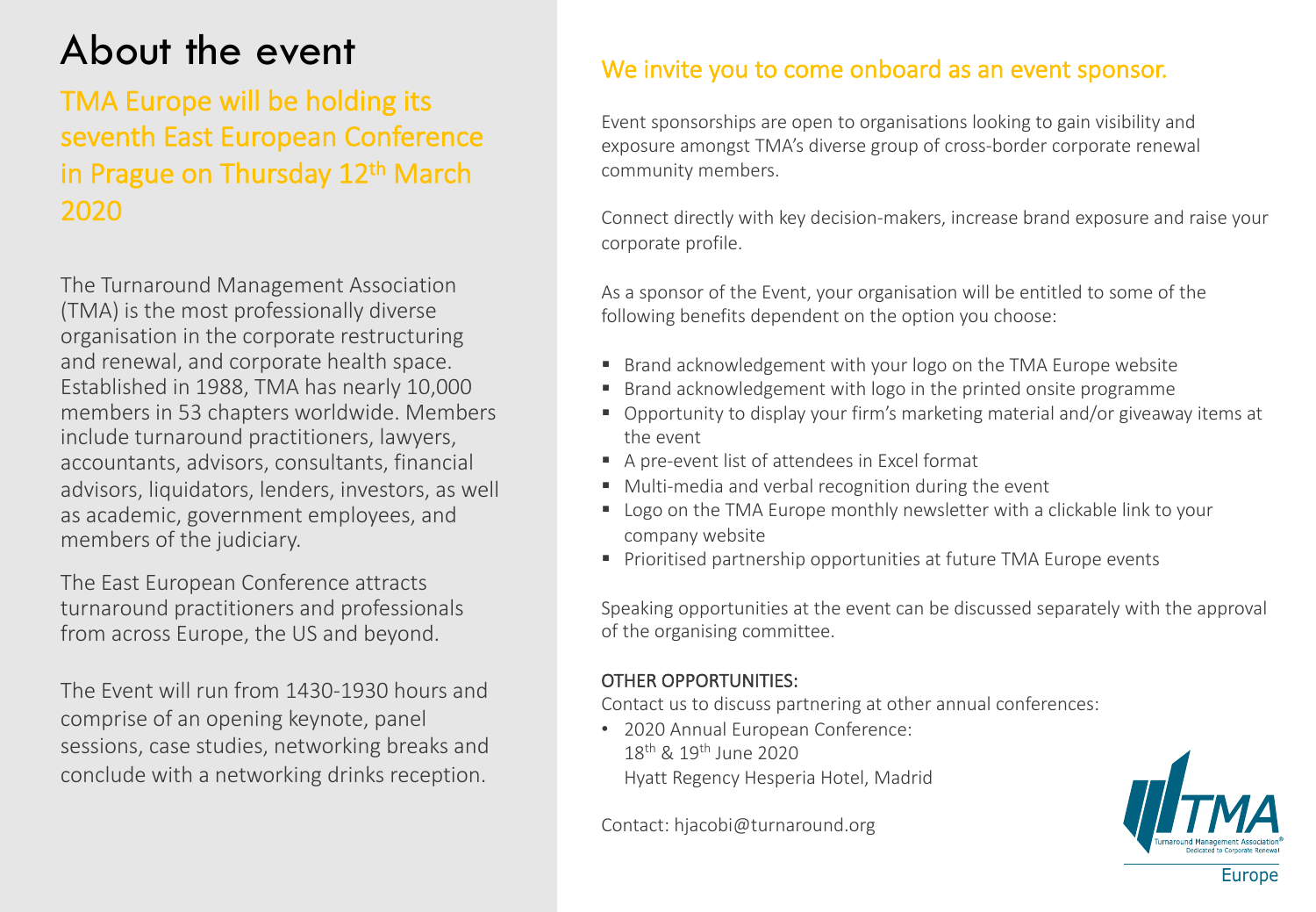| <b>PLATINUM</b>                                                                                                                                                                                                                                                                                                                                                                                                                                                                                                                            | <b>GOLD</b>                                                                                                                                                                                                                                                                                                                                                                                                                                              | <b>SILVER</b>                                                                                                                                                                                                                                                                                                                                                                                                                          |
|--------------------------------------------------------------------------------------------------------------------------------------------------------------------------------------------------------------------------------------------------------------------------------------------------------------------------------------------------------------------------------------------------------------------------------------------------------------------------------------------------------------------------------------------|----------------------------------------------------------------------------------------------------------------------------------------------------------------------------------------------------------------------------------------------------------------------------------------------------------------------------------------------------------------------------------------------------------------------------------------------------------|----------------------------------------------------------------------------------------------------------------------------------------------------------------------------------------------------------------------------------------------------------------------------------------------------------------------------------------------------------------------------------------------------------------------------------------|
| €1000 + VAT                                                                                                                                                                                                                                                                                                                                                                                                                                                                                                                                | $£750 + VAT$                                                                                                                                                                                                                                                                                                                                                                                                                                             | €500 + VAT                                                                                                                                                                                                                                                                                                                                                                                                                             |
| Logo recognition on all TMA title<br>slides used during the Conference as<br>well as verbal recognition<br>Full page advertisement in the Onsite<br>Guide<br>Priority placement of your company<br>logo on the sponsors page on the<br>conference website with company<br>description and weblink<br>Up to 2 items of promotional material<br>to be placed in the delegate pack and<br>seat drop<br>Your logo with clickable link in TMA<br>Europe event email marketing<br>Additional signage in the networking<br>area with company logo | Logo recognition on two TMA slides<br>used during the Conference as well as<br>verbal recognition<br>Half page advertisement in the Onsite<br>п<br>Guide<br>Second tier placement of your<br>٠<br>company logo on the sponsors page<br>on the conference website with<br>weblink<br>Up to 2 items of promotional material<br>п,<br>to be placed in the delegate pack<br>Your logo with clickable link in TMA<br>п<br><b>Europe event email marketing</b> | Logo recognition on one TMA slide<br>used during the Conference as well as<br>verbal recognition<br>Quarter page advertisement in the<br>п<br>Onsite Guide<br>Third tier placement of your company<br>logo on the sponsors page on the<br>conference website with clickable link<br>One item of promotional material to<br>٠<br>be placed in the delegate pack<br>Your logo with clickable link in TMA<br>Europe event email marketing |

Conference registration is free for all guests. All guests must be registered online in advance of the conference by the sponsor firm.

Sponsorship fees are stated in Euros. All sponsors will be invoiced by TMA (Europe) Ltd. Payment must be received at least 14 days prior to the conference.

VAT will be applied as applicable under current EU rules depending on sponsorship benefits and location of the sponsor. Full details can be supplied on request.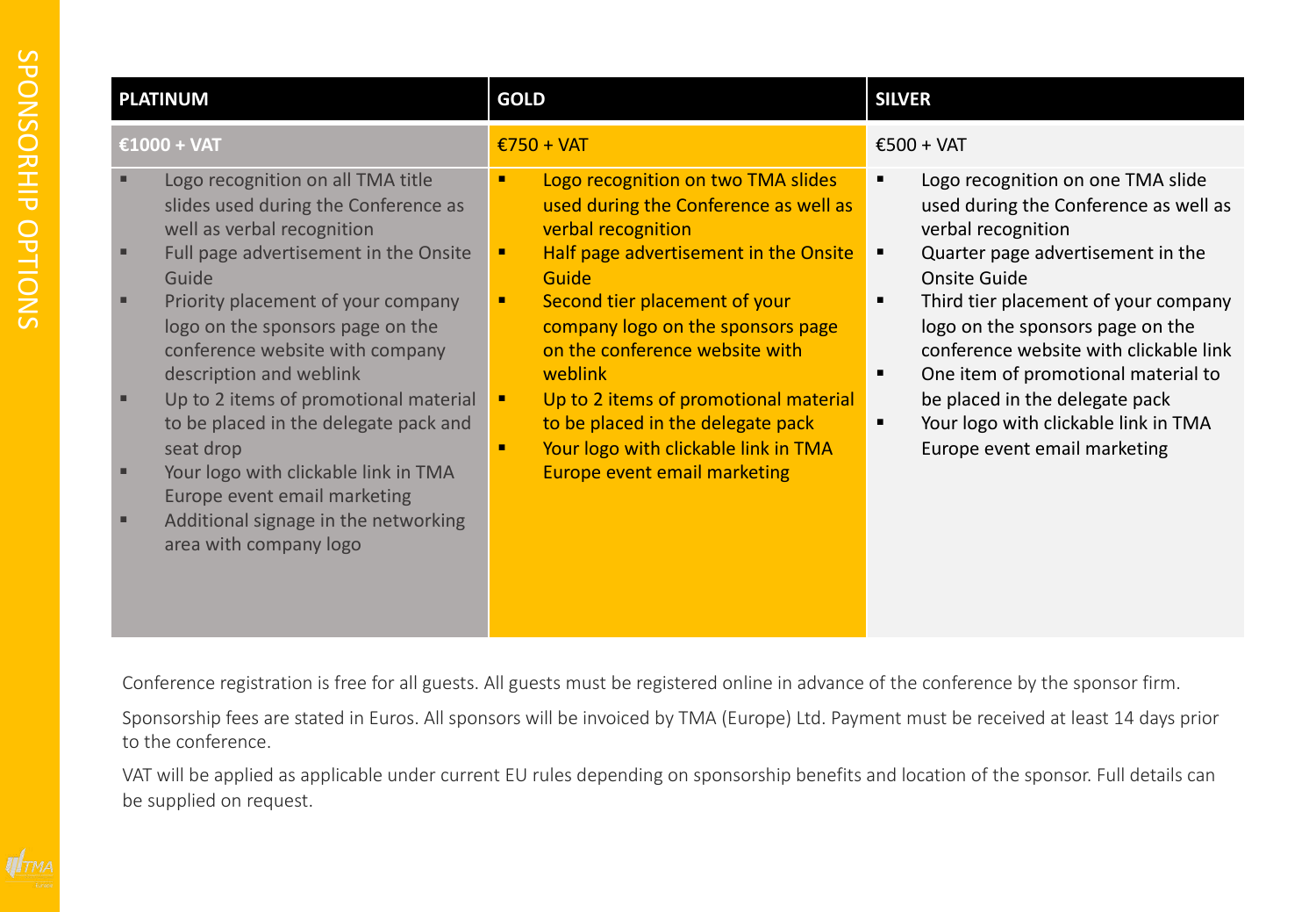

# sponsorship?

To reserve a sponsorship today, please contact Helen Jacobi, General Manager at hjacobi@turnaround.org.

All reservations must be secured by a signed Event Sponsor Order Form which will be provided by return.

All sponsorships are sold on a first-come/first-served basis.



tma-europe.org

## Payment information

Sponsorship is stated in Euros. All sponsors will be invoiced by TMA (Europe) Ltd.

VAT will be applied as applicable under current EU rules depending on sponsorship benefits and location of the sponsor. Full details can be supplied on request.

Payment must be received by TMA (Europe) Ltd at least 14 days prior to the conference.

**Important Note**: Organisations will not have the right to refuse **another organisation's opportunity** to sponsor the event.